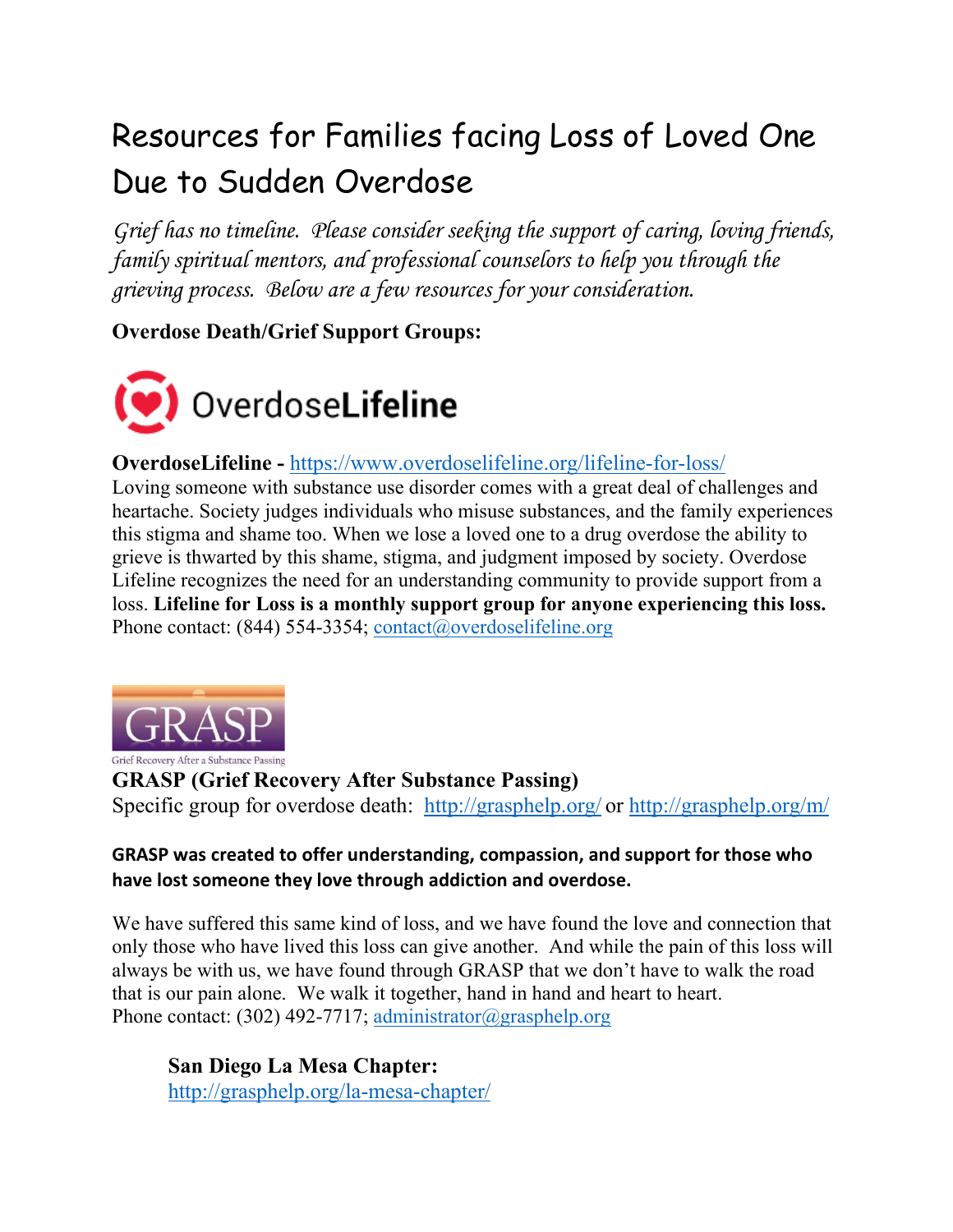Pre-registration is required for new attendees; please contact chapter facilitator to register. Group held third Thursday of each month from 6:30-8:30 p.m. Contact person: Shawn Norton (619) 793-8958; [shawnmnorton@yahoo.com](mailto:shawnmnorton@yahoo.com)



#### **Grieving Mothers' Support Group** (Loss of a child; Christian-based) <https://www.umbrellaministries.com/>

**Umbrella Ministries** was founded in 1996, with the sole purpose of helping mothers through their grief of losing a child. Since its beginning Umbrella Ministries has offered comfort, hope and encouragement to hundreds of mothers across the United States, including Alaska and Canada.

Grieving the death of a child can be a painful and lonely struggle. Working through such anguish requires tremendous effort, patience, faith and hope. Umbrella Ministries assists bereaved mothers through this difficult period with support, encouragement and love. If you have experienced the loss of a child, you need not grieve alone -- we understand and we're here for you.

#### **San Diego Chapter:**

<http://www.umbrellaministriessd.com/> Meetings vary. Contact person: Linda Stirling (619) 871-2870; [help@umbrellaministriessd.com](mailto:help@umbrellaministriessd.com)



# **AL-ANON / ALATEEN San Diego -** <https://www.alanonsandiego.org/>

Al-Anon helps families and friends of alcoholics recover from the effects of living with the problem drinking of a relative or friend. Similarly, Alateen is our recovery program for young people. Alateen groups are sponsored by Al-Anon members. Our program of recovery is adapted from Alcoholics Anonymous and is based upon the Twelve Steps, Twelve Traditions, and Twelve Concepts of Service.

The only requirement for membership is that there be a problem of alcoholism in a relative or friend. Whether the alcoholic is still drinking or not, Al-Anon/Alateen offers hope and recovery to all people affected by the alcoholism of a loved one or friend. Phone contact: (619) 296-2666 - Available 24 hours per day.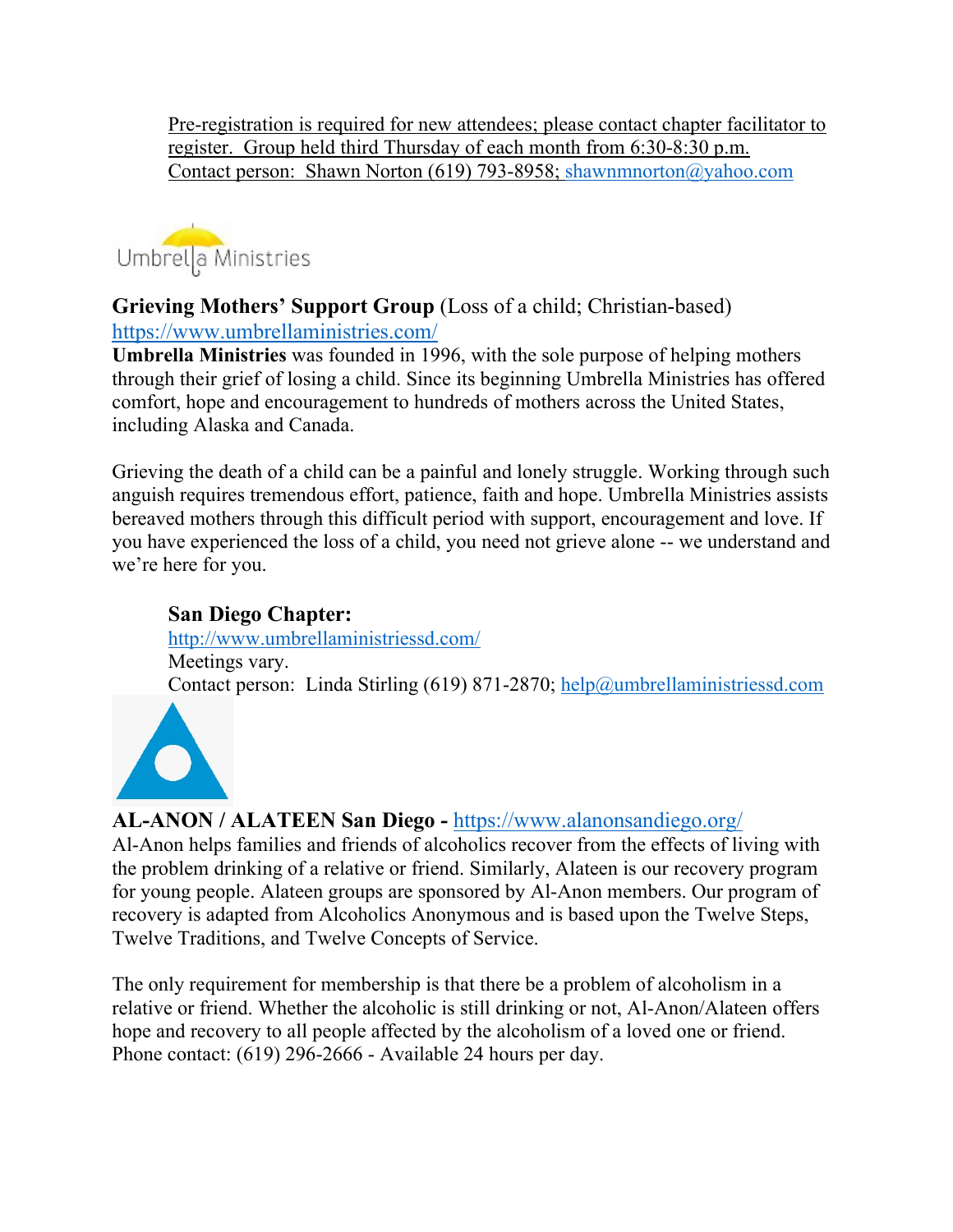Meetings can be found locally at [alanonsandiego.org/find-a-meeting](https://protect2.fireeye.com/v1/url?k=e8dd7561-b7464dac-e8da5184-ac1f6b017728-102b61905dc95dc6&q=1&e=8f5c9bfd-5e58-4223-ad8b-9ffd5faee8c1&u=http%3A%2F%2Falanonsandiego.org%2Ffind-a-meeting) and are typically 1 to 1.5 hours long. There are meetings for parents of alcoholics, children of alcoholics, men's, women's, and LGBTQ+. Each meeting group has their own personality, and we suggest trying different meetings to find those that feel most comfortable.



**The Elizabeth Hospice -** <https://elizabethhospice.org/grief-support/children/> Children & Adults Grief Counseling Services and Support – San Diego County & Southwest Riverside County: provides counseling, support groups, resources, and education to community members experiences the death of a loved one, regardless of the type of death experienced. We help people of all ages regain hope and move forward in life.

Main contact: (833) 349-2054 (toll free); [info@ehospice.org](mailto:info@ehospice.org) Children's Grief Support Group Contact Info: Contact Person: Samira Moosavi Phone contact: (760) 796-3701 Email: [samira.moosavi@ehospice.org](mailto:samira.moosavi@ehospice.org)



# **[Bereavement Center - San Diego](https://www.sandiegocounty.gov/content/sdc/me/families/bereavement.html) County** (San Diego County Medical

Examiner's Office)

## <https://www.sandiegocounty.gov/content/sdc/me/families/bereavement.html>

A sudden and tragic loss often accompanies the need to make very serious decisions while still suffering from the disbelief of what has happened. These decisions may include using services with which you are unfamiliar and involve matters that you have not previously considered. It is our hope that we can help ease your burden in some small way by providing information that may be helpful to you now and in the coming weeks. Our thoughts and prayers are with you during this difficult time.

The San Diego County Medical Examiner Bereavement Center partners with **[The Center](http://www.cccforhope.org/)  [for Compassionate Care of the Elizabeth Hospice](http://www.cccforhope.org/)** (listed above) in order to be a support to those that have experienced a sudden and traumatic death in the family and provides free services such as licensed counseling, financial and credit counseling and credit services. We also refer services for Crime Victims Compensation, various survivor support programs for homicide, sudden infant death, suicide and general bereavement.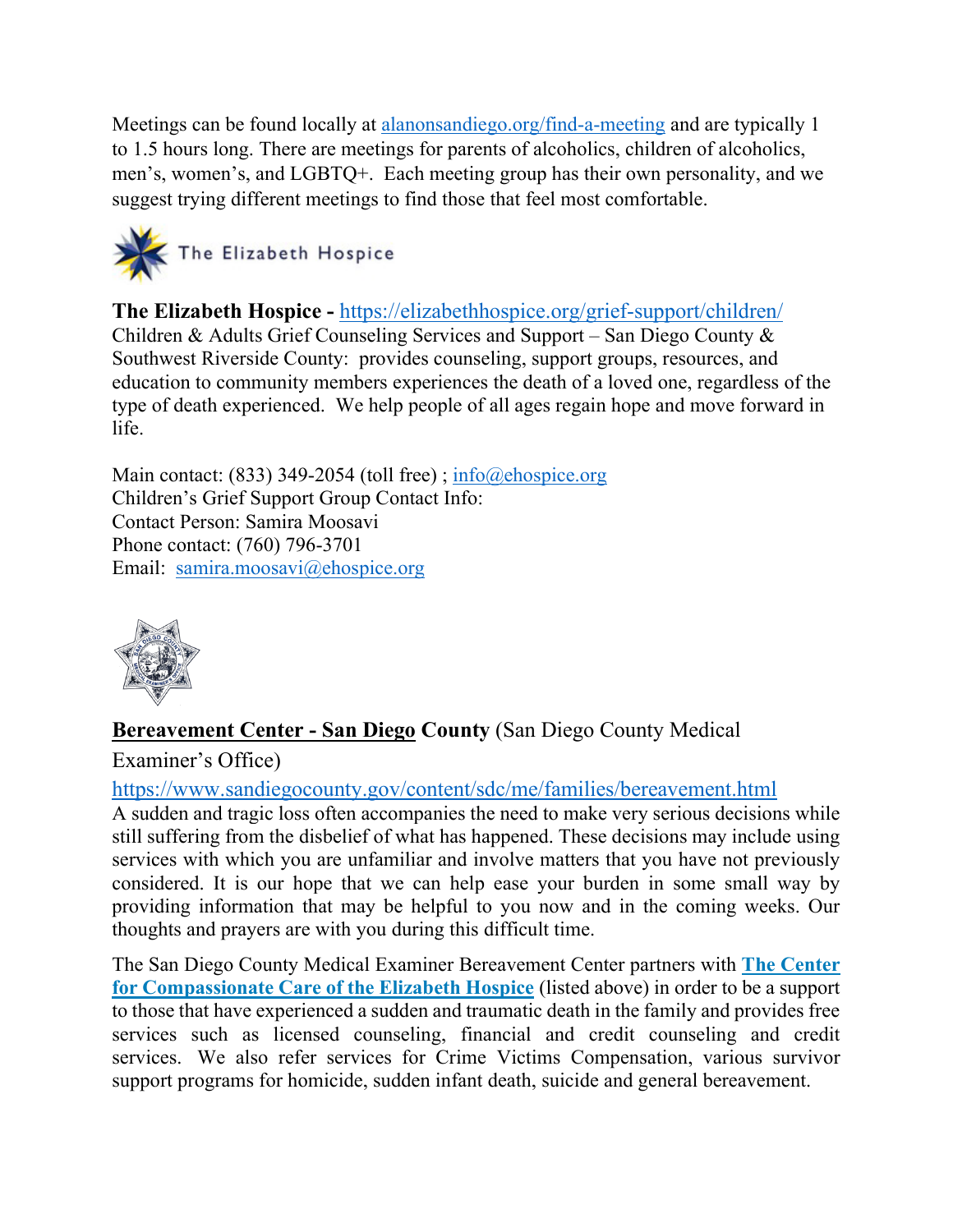5570 Overland Avenue Suite 101 San Diego, CA 92123-1206 Phone contact: (858) 694-2895



## **The Compassionate Friends – Supporting Family After a Child Dies**

[www.compassionatefriends.org](http://www.compassionatefriends.org/)

The mission of The Compassionate Friends: When a child dies, at any age, the family suffers intense pain and may feel hopeless and isolated. The Compassionate Friends provides highly personal comfort, hope, and support to every family experiencing the death of a son or a daughter, a brother or a sister, or a grandchild, and helps others better assist the grieving family. Phone Contact: (877) 969-0010

#### **Compassionate Friends - San Diego County Chapter 1027**

<https://www.compassionatefriends.org/chapter/san-diego-county-chapter/>

Location: Legacy Church 8076 La Mesa Blvd La Mesa, CA 91941 Phone contact: (619) 583-1555 Meeting Information: 1st Wednesday of each month at 7:00 pm **\*\*Chapter is currently holding virtual meetings. Please contact chapter directly for login information.** <https://www.compassionatefriends.org/find-support/online-communities/>



**Center for Jewish Care at JFS – For referrals:** <https://www.jfssd.org/about-us/>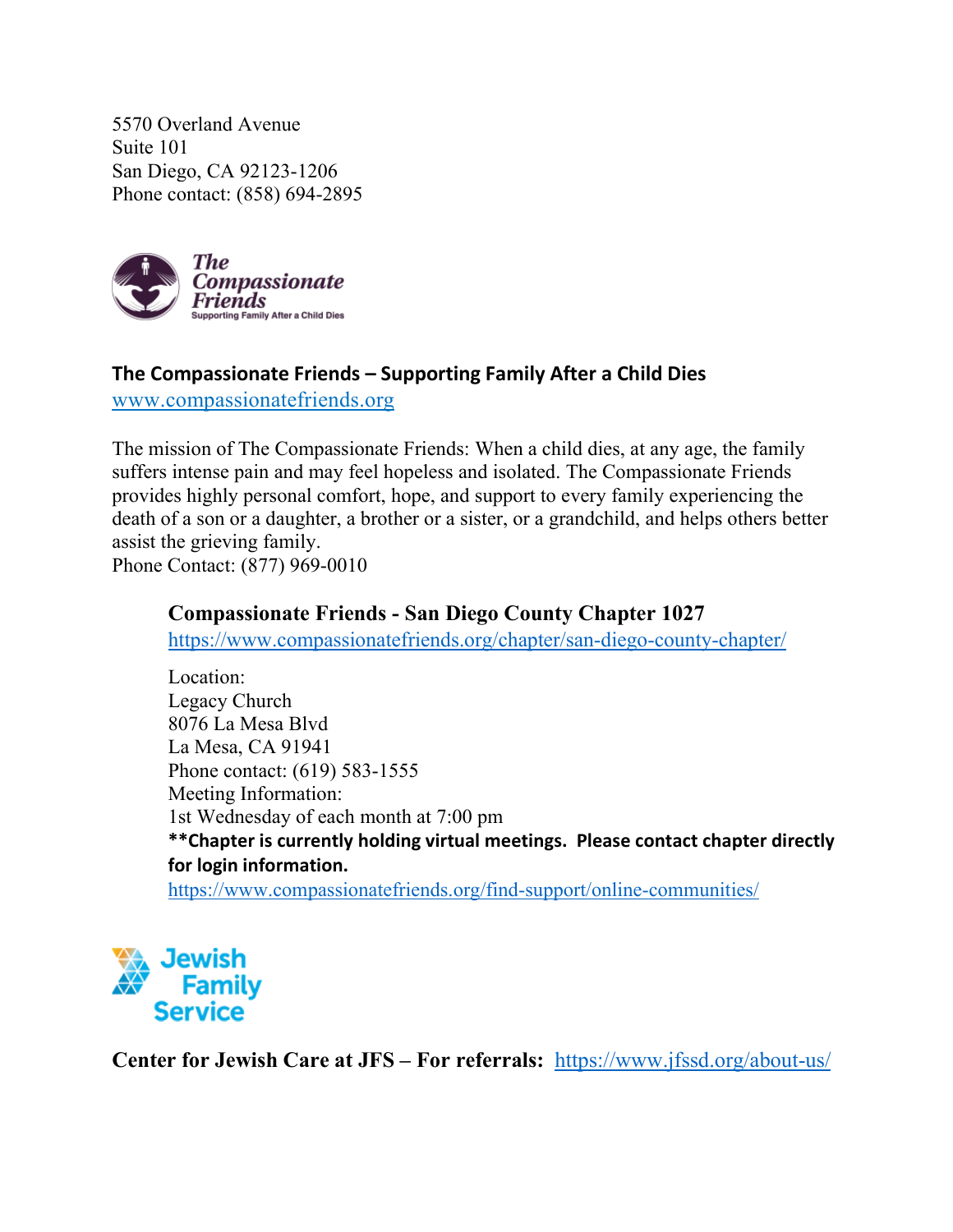Jewish Family Service partners with people of all backgrounds to build stable and dignified lives. Together, we create a stronger and healthier community where everyone can thrive.

Location: Community Services Building 8788 Balboa Ave. San Diego, CA 92123 Phone contact: (858) 637-3210; please leave a voicemail, and we will respond within 1-2 business days. \*We are not currently offering any support groups, and we refer out to the community for such services. Contact Person: Becky Lawton at [beckyl@jfssd.org](mailto:beckyl@jfssd.org)



## **Family Focus Christian Counseling-** [www.familyfocuscounseling.org](http://www.familyfocuscounseling.org/)

A safe place to gain insight and live out hope. Our mission is to glorify God as we serve and support those who seek help through counseling, intervention, training, and education for individuals, couples, and families. We believe that change begins in the heart through personal choice as each person seeks the Lord for His direction and healing in his or her life.

Location: 500 Fesler St., Ste 208 El Cajon, CA 92020 Phone contact: (619) 440-4211; [info@familyfocuscounseling.org](mailto:info@familyfocuscounseling.org)



A New PATH works to reduce the stigma associated with addictive illness through education and compassionate support, and to advocate for therapeutic rather than punitive drug policies.

They strive to assure access to quality cost-effective addiction treatment services, lessen the harms associated with addictive illness, reduce recidivism, save lives, and move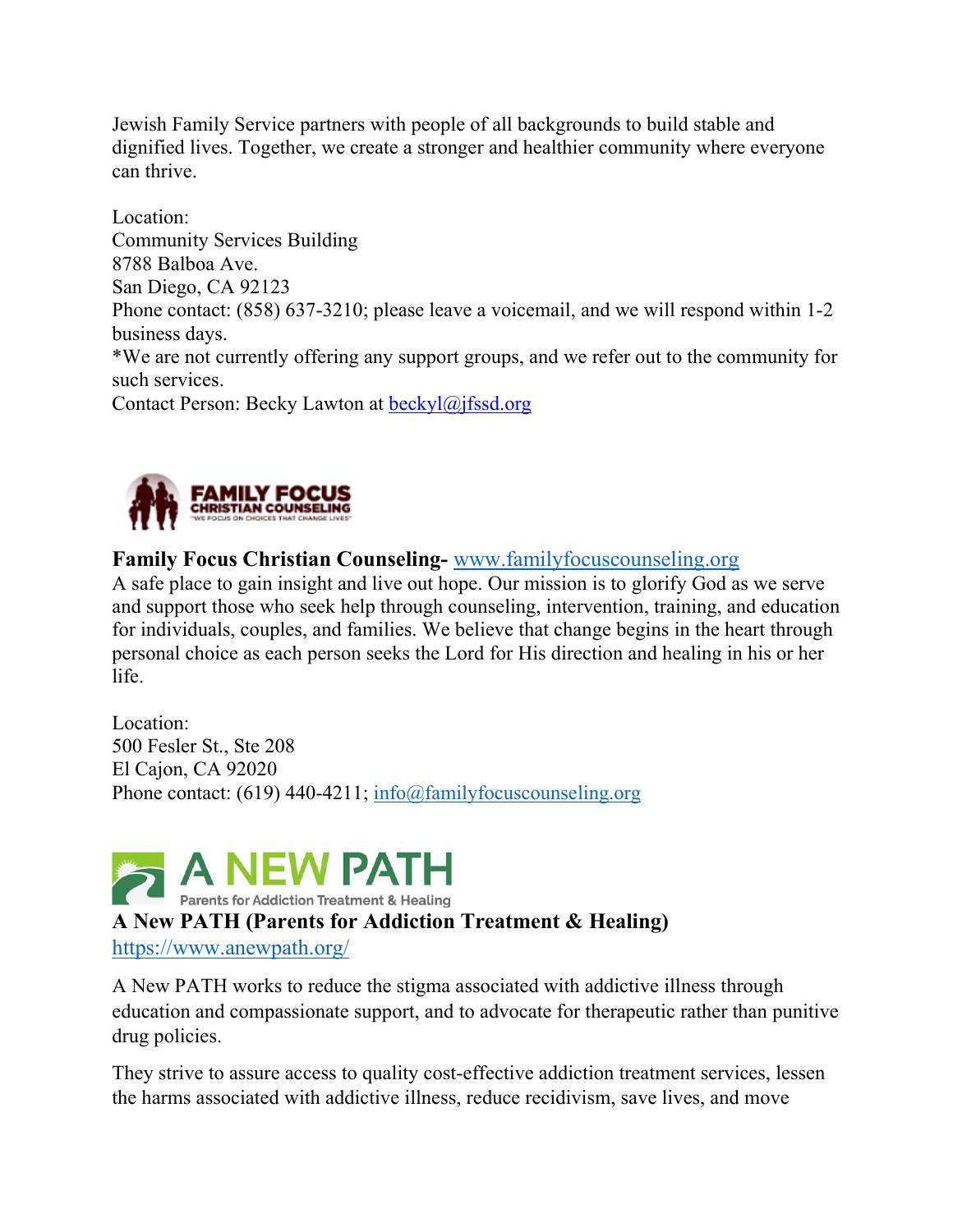towards a healthier society, free from discriminatory drug policies, violent crime and wasted lives.

Location:

2527 Doubletree Rd. Spring Valley, CA 91978 Phone contact: (619) 670-1184



#### **Pier View Counseling**

[www.pierviewcounseling.com](http://www.pierviewcounseling.com/) (Fee for service and insurance)

I am committed to providing high quality therapeutic services to anyone struggling to cope with the current circumstance in their life. I will teach you practical tools for healing grief, trauma and other major life transitions. With compassion and understanding, we will look at your situation from a deeper perspective to learn more about how we can apply healthy ways of thinking and new ways to engage in relationships with others. You will learn about how the mind works as a means of understanding how to invite peace and well-being into your life. I also incorporate other alternative healing practices, such as aspects of yoga and [reiki,](http://www.reiki.org/) which may help maximize your healing process.

Lydia Lombardi, MSW, LCSW Location: 2103 South El Camino Real, Suite 101A Oceanside, CA 92054 Phone contact: (760) 576-5822



#### **San Diego Rx Abuse Task Force**

<https://www.sandiegorxabusetaskforce.org/>

Misuse of prescription drugs in San Diego County continues to be a growing problem. The majority of prescription-related overdose deaths are unintentional. The San Diego Prescription Drug Abuse Task Force (PDATF) is a Countywide initiative comprised of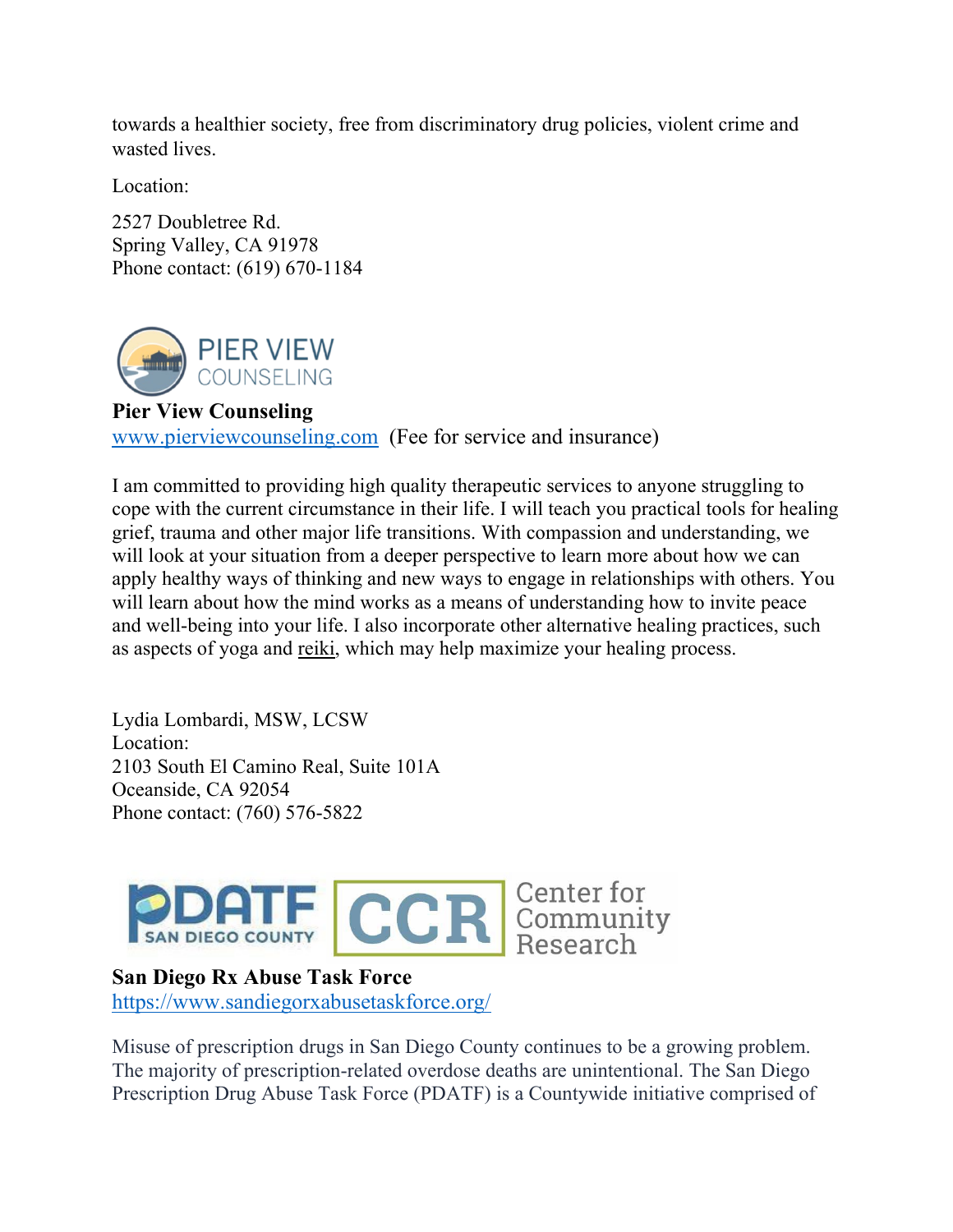key stakeholders, community members, and local experts working together to decrease the harms associated with the misuse of prescription drugs in San Diego County. Please visit:<https://www.sandiegorxabusetaskforce.org/copy-of-contact>

#### **Saranne Wilson, LMFT**

Location: 4700 Spring St., #307 La Mesa, CA 91942 Phone contact: (619) 685-1343



#### **Survivors of Violent Loss Program -** [www.svlp.org](http://www.svlp.org/)

**Survivors of Violent Loss Network** is an online website for those who work with and live with the murder of a loved one and other violent deaths. This National resource provides information, resources and opportunities for networking with others. Programs and services exist in different forms in several different states.

*The Mission of this site is to provide a lifeline of hope and healing, addressing the issues of traumatic grief for those who live and work to rebuild life after a homicide, suicide, drunk driving, or terrorist fatality.*

Phone contact: (619) 685-0005

Email: **[svlp.org2020@gmail.com](mailto:svlp.org2020@gmail.com?subject=contact%20from%20website%20-%20)**

**Direct Contact: Tammy Carter (619) 396-0367 ;** [tammycartermft@gmail.com](mailto:tammycartermft@gmail.com)



# **Therapy Changes**

#### [www.TherapyChanges.com](http://www.therapychanges.com/) (Private pay and insurance)

At Therapy Changes, we provide therapy for every stage of life including premarital and divorce counseling, relationship therapy, parenting challenges, working with blended and non-binary families, grief and trauma therapy, guidance through life transitions including gender identity-related issues. We also have specialized experience with the complex emotions of adolescence and childhood.